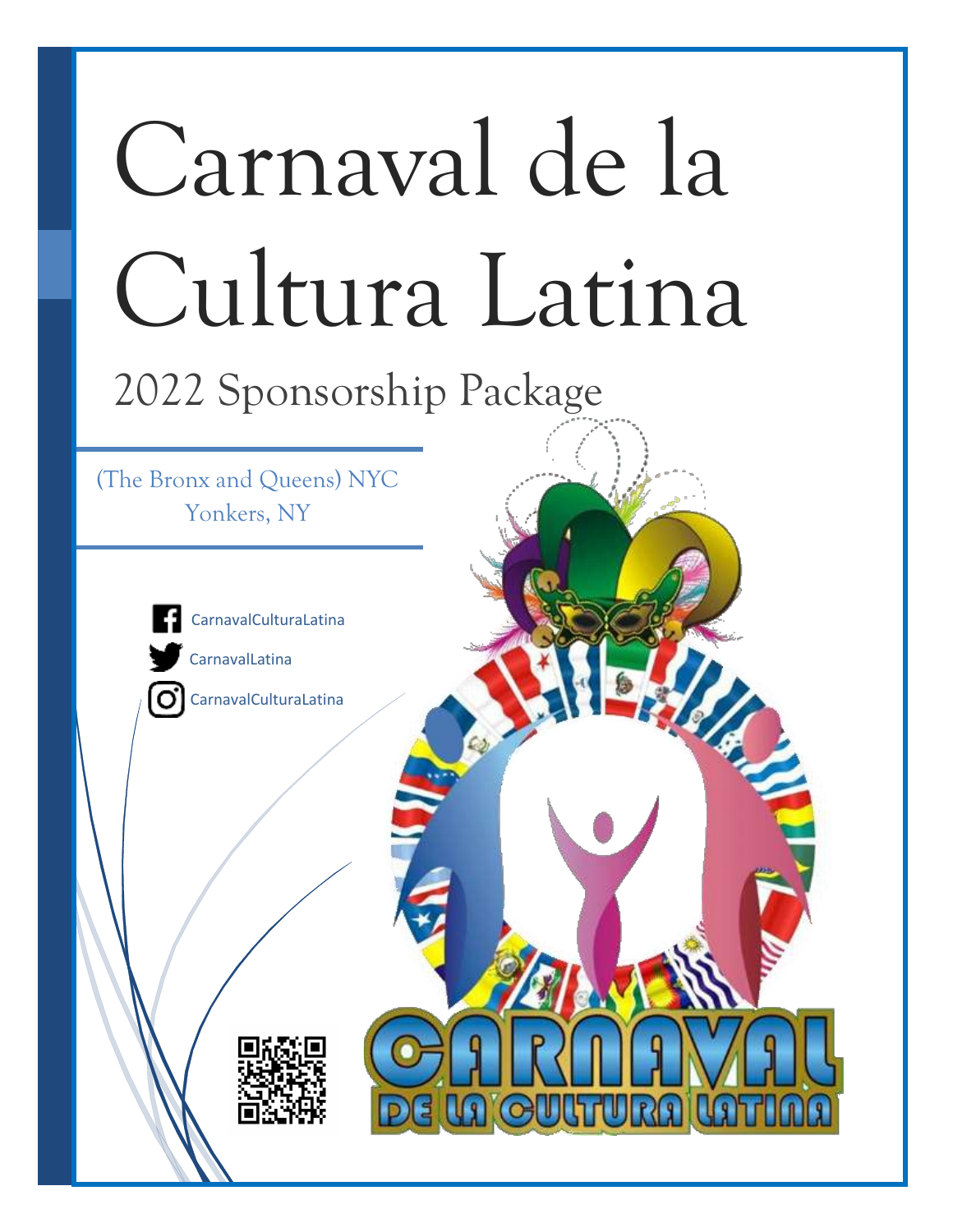## **About the Carnaval de la Cultura Latina**

The Carnaval de la Cultura (CCL) comprises many specialty pavilion areas designed to enrich, educate, services and foster the Latino community. Pavilions offer an array of activities and interactive experiences that emphasis family health and wellness.

Our attendees praise the CCL for our strong focus on family as well as our commitment to health and wellness throughout the Latino community. One of the major reasons why the Carnaval has become the premiere Latino family event during Hispanic Heritage Month in New York City.

The Carnaval de la Cultura Latina

Celebrates Hispanic Heritage Every Year

Has FREE Health Screening Referrals and Wellness Programs

Provides Fun Family Activities, Games, Face Painting, Inflatables, Food Samples, and Much More

Hosts Main Stage Live Performances with Local & International Artists

The goal of the Carnaval is to highlight and promote the vibrancy of Latin America through art, music, dance, and great food. It is a great way for attendees to participate in the festivities and provide a fun and enjoyable day for the whole family.

Vendors will provide all kinds of Latin American entertainment, such as arts and crafts, music, food, community services, local programs and many other items. Children entertainment will include inflatables, face painting, games, and lots of giveaways as well as food samples and giveaways being distributed throughout the public.

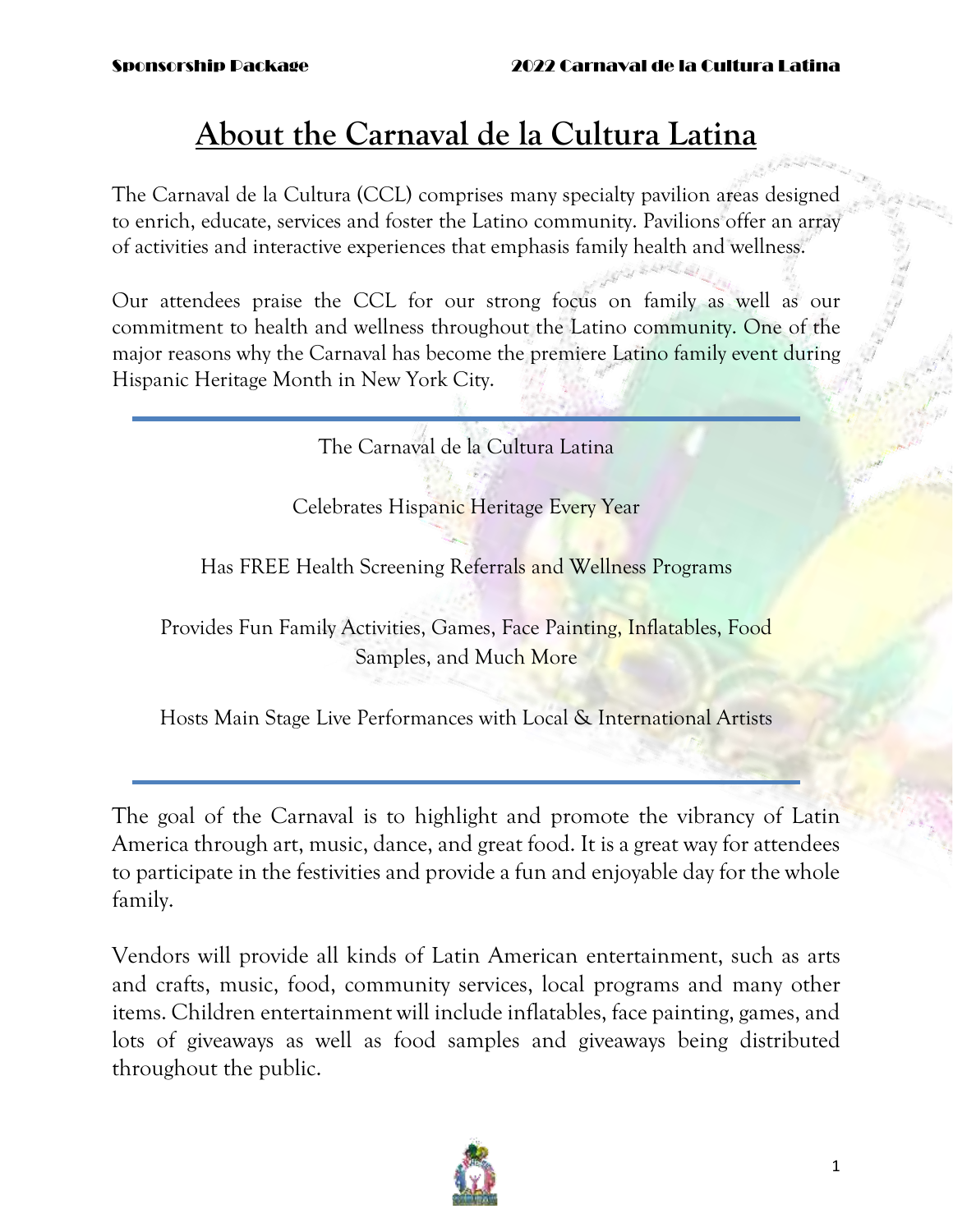## **Venues**

The Queens Edition of the Carnaval De La Cultura Latina has been held for the past 14 years during the first week of Hispanic Heritage Month in Corona, Queens, New York with an average annual attendance of 85,000 people.

For the first time in its history, the Carnaval de la Cultura Latina hosted its event outside of the Borough of Queens on July 16, 2017. It marked the official inaugural of the Bronx Edition of the Carnaval de la Cultura Latina.

With an attendance of approximately 45,000 people, it has succeeded in promoting Latino culture throughout the Bronx.

For the past 14 years, we have received hundreds of emails from people voicing their demands in bringing the Carnaval to their area. We have heard their demands and pleased to include Yonkers, NY to the 2022 Carnaval de la Cultura Latina.

> **The Bronx, NY Sunday July 10 2022 Yonkers, NY Sunday Aug. 28 2022 Queens, NY Sunday Sept. 18 2022**

We look forward to your participation. Please see available sponsorship opportunities on the next page.

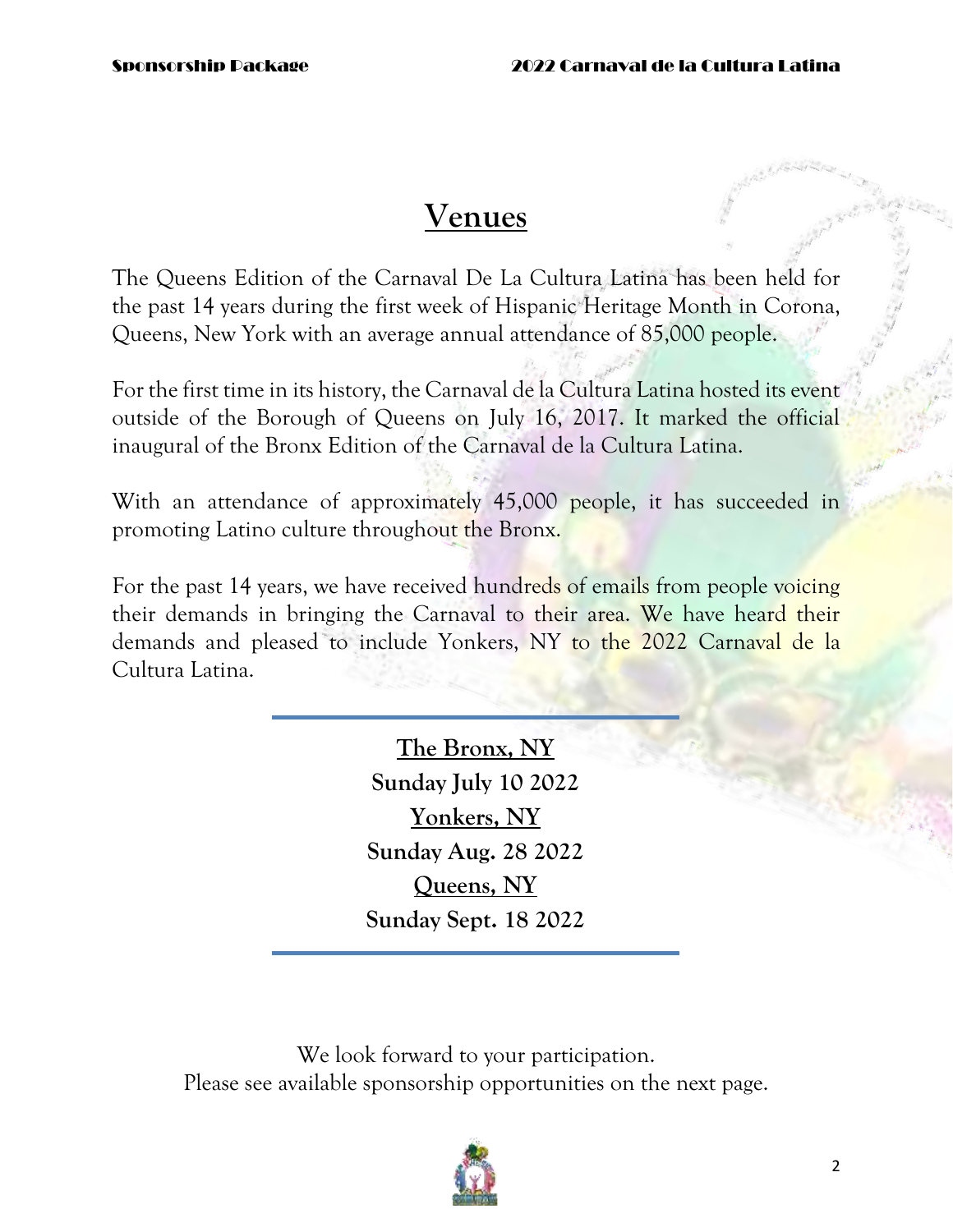## **Sponsorship Opportunities**

*SPONSORSHIP PACKAGES WILL BE PERSONALIZED ACCORDING TO SPONSOR NEEDS*

## **DOUBLE DIAMOND SPONSOR - \$75,000**

- $\triangleright$  Recognized as the exclusive Double Diamond Sponsor of the festival (upon contractual agreement) until the end of the event day
- $\triangleright$  Prime marketing and advertisement campaign for the event on the Carnaval de la Cultura Latina official website
- $\triangleright$  Double Diamond Sponsors will have allocated speaking time to have their representatives address the crowd from the stage as needed
- $\triangleright$  Photo opportunity with VIPs on-stage and in the VIP area
- Master of Ceremony will mention the Double Diamond Sponsor with their locations at the festival every half hour on the hour
- Mentioned as the Double Diamond Sponsor of the event in 6 full page Ads in selected newspaper
- > Inclusion in promotional materials, invitations, flyers and social media, where applicable
- $\triangleright$  Double Diamond banner will be presented on the optimal space on the stage with maximum viewing potential for the audience. Logo to be prominently featured on main stage screen, promotional materials, t-shirts and other giveaways.
- $\triangleright$  Mobile Billboard Advertising leading to the day of the event
- $\triangleright$  Lamp post banners with company logo will be placed for 4 blocks leading to the day of the event
- NYC Bus Ad and NYC Bus stop Shelter Ad leading to the day of the event
- Promotion on day of the event at our Free Cell Phone Charging Station 8 LED HD-TV Screens
- $\triangleright$  Twelve 10' x 10' spaces available, tents, tables and chairs as needed.
- $\triangleright$  Additional 10' x 40' satellite space for added promotion and/or activities
- Exclusive sponsor of the 2022 Seeds of Talent Show
- Exclusive sponsor of the 2022 Miss Carnaval Cultura Latina

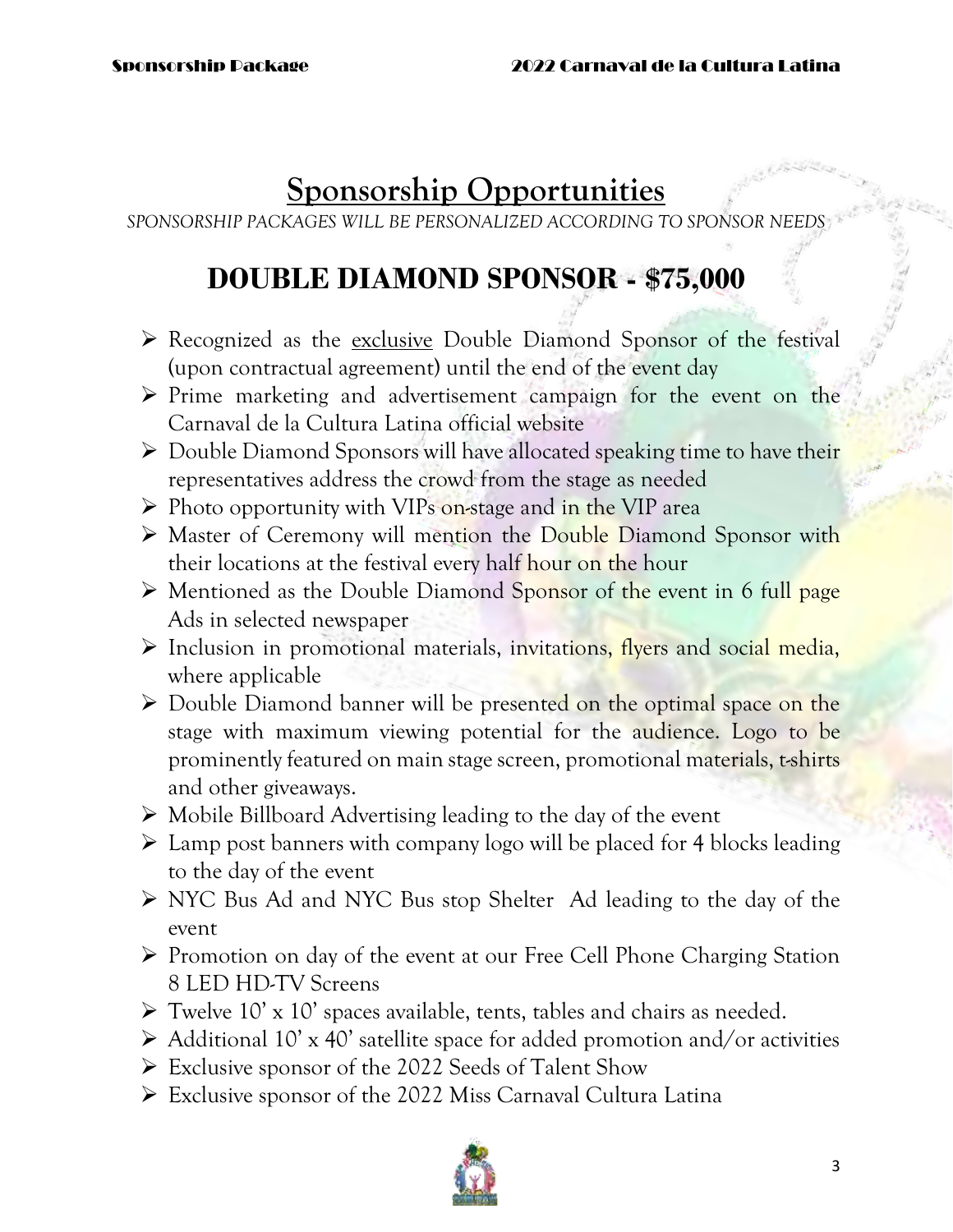## **GOLDEN DIAMOND SPONSOR - \$50,000**

- Recognition as the exclusive Golden Diamond Sponsor of the festival (upon contractual agreement among both parties) till the date of the event
- $\triangleright$  Prime marketing and advertisement campaign for the event on the Carnaval de la Cultura Latina Official Website
- $\triangleright$  Golden Diamond Sponsor will be allocated speaking time to have their representatives address the crowd from the stage
- $\triangleright$  Photo opportunity with elected officials and VIPs on-stage and VIP area
- Master of Ceremony will mention the Golden Diamond Sponsor with their locations at the festival every half hour on the hour.
- $\triangleright$  Mentioned as the Golden Diamond Sponsor of the event in 4 full page AD in selected newspaper
- $\triangleright$  Inclusion in promotional materials, invitations, flyers and social media, where applicable
- $\triangleright$  Golden Diamond banner will be presented on the optimal space on the stage with maximum viewing potential for the audience. Logo prominently featured on main stage screen, promotional materials, t-shirts and other giveaways.
- $\triangleright$  Lamp post banners with company logo will be place on 3 blocks leading to the day of the event
- NYC Bus Ad and NYC Bus stop Shelter Ad leading to the day of the event
- $\triangleright$  Promotion on day of the event at our free Cell Phone Charging Station 8 LED HD-TV Screens
- $\triangleright$  Ten 10' x 10' spaces available, tents, tables and chairs as needed.
- $\triangleright$  Additional 10' x 20' satellite space for added promotion and/or activities
- Participating sponsor of the 2022 Seeds of Talent Show
- Participating sponsor of the 2022 Miss Carnaval Cultura Latina

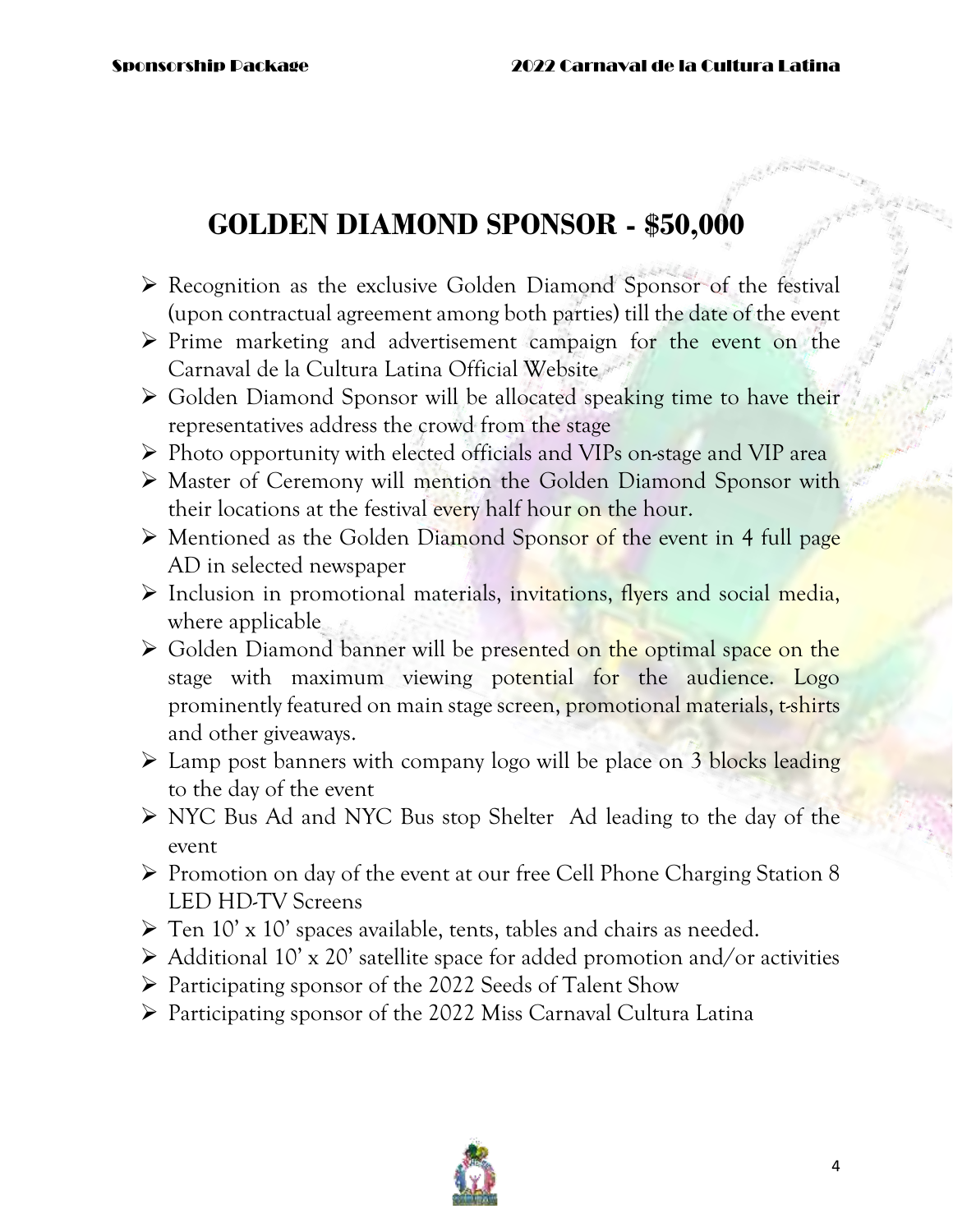#### **DIAMOND SPONSOR - \$30,000**

- $\triangleright$  Recognition as the exclusive Diamond Sponsor of the festival (upon contractual agreement among both parties) until the predetermined date
- $\triangleright$  Prime marketing and advertisement campaign for the event on the official website of the Carnaval de la Cultura Latina
- $\triangleright$  Sponsor will be allocated speaking time to have their representative address the crowd from the stage
- $\triangleright$  Photo opportunity with elected officials and VIP's on stage and VIP area
- Master of Ceremony will mention the Diamond Sponsor with their location at the festival every half hour.
- Mention as the Diamond sponsor of the event with other participants in 2 full-page ADs in selected newspaper
- $\triangleright$  Two full page ADs for the sponsor to promote their company's products or services on print media.
- $\triangleright$  Sponsor's banner will be presented on the optimal space on the stage with maximum viewing potential for the audience.
- $\triangleright$  Logo prominently featured on main stage screen, promotional materials, t-shirts and other giveaways.
- > Lamp post banners with sponsor's logo will be place on 2 blocks leading to the day of the event
- $\triangleright$  Eight 10' x 10' spaces available, eight tents provided if needed, tables and chairs as needed.

#### **EXECUTIVE SPONSOR - \$15,000**

- $\triangleright$  Identification as the Executive Sponsor in media campaign leading to the event
- Marketing and advertisement campaign on the Carnaval Official Website
- $\triangleright$  Executive sponsor will be part of the day's program, which includes an opportunity to address the public
- Hourly mention as the Executive Sponsor by the Master of Ceremony
- $\triangleright$  Mention as the Executive sponsor of the event with other participants in a full-page AD in selected newspaper
- Banner on stage, Logo prominently featured on main stage screen, promotional materials
- $\triangleright$  Five 10' x 10' spaces available, five tents provided if needed, tables and chairs as needed

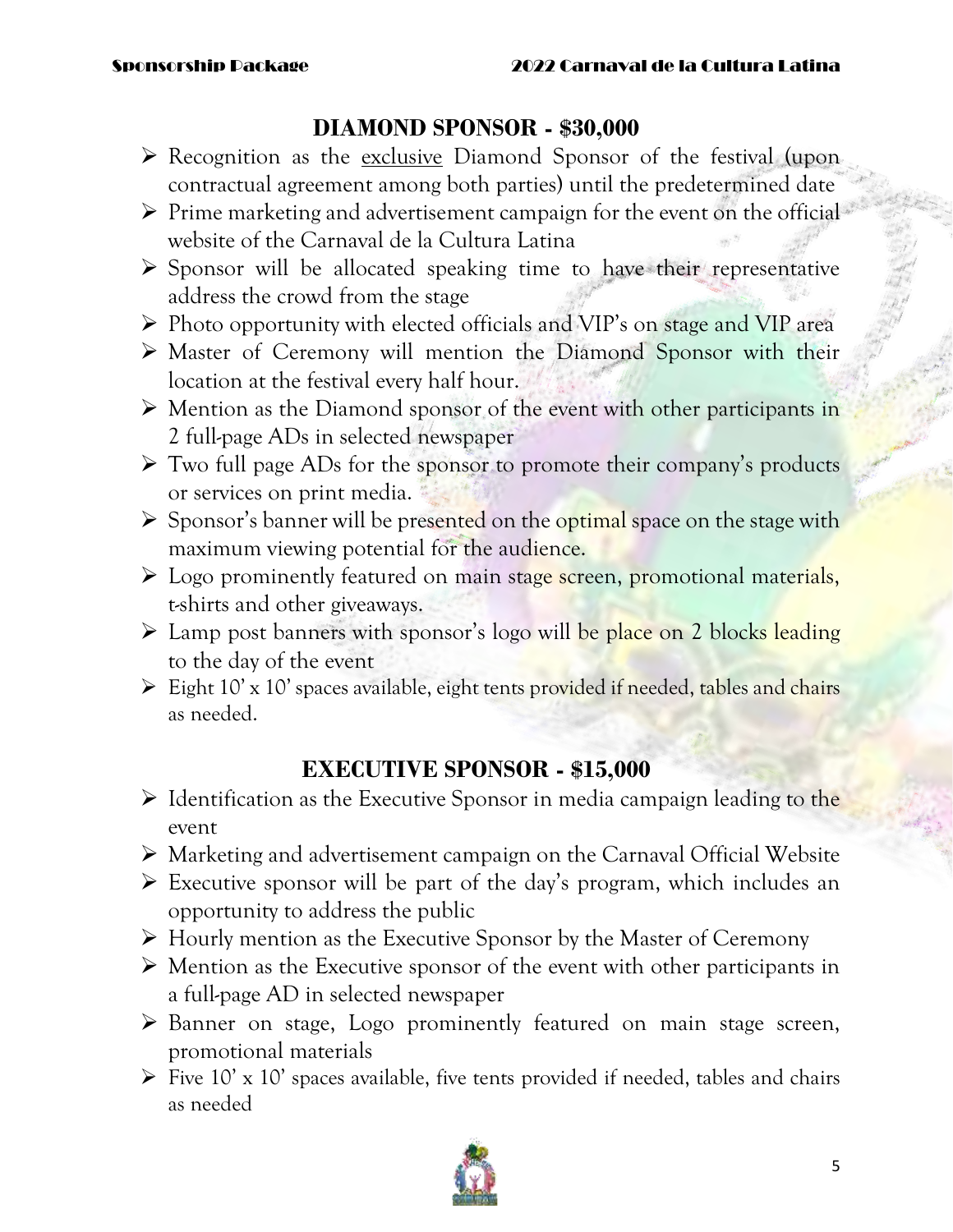## **PLATINUM SPONSOR - \$10,000**

- $\triangleright$  Identification as the Platinum Sponsor in media campaign leading to the event
- Marketing and advertisement campaign on the Carnaval Official Website
- $\triangleright$  Half-hourly mention as the Platinum Sponsor by the Master of Ceremony
- Mention as the Platinum sponsor of the event with other participants in a full-page AD in selected newspaper
- $\triangleright$  Logo prominently featured on promotional materials
- *Four 10' x 10' spaces provided, four tents provided if needed, tables and chairs as needed*

## **GOLD SPONSOR - \$5,000**

- $\triangleright$  Identification as the Gold Sponsor in media campaign leading to the event
- Marketing and advertisement campaign on the Carnaval Official Website
- $\triangleright$  Mention as the Gold sponsor of the event with other participants in a fullpage AD in selected newspaper
- ▶ Logo prominently featured on promotional materials
- > Two 10' x 10' spaces available; one tent provided if needed, tables and chairs as needed.

## *SILVER SPONSOR - \$2,500*

- $\triangleright$  Identification as the Silver Sponsor in media campaign leading to the event
- Marketing and advertisement campaign on the Carnaval Official Website
- $\triangleright$  Mention as a Silver sponsor of the event with other participants in a fullpage AD in selected newspaper
- One 10' x 10' space; one table and chairs as needed

## *TABLE SPONSOR - \$1,500*

- Marketing and advertisement campaign on the Carnaval Official Website
- One 10' x 10' space; one table and chairs as needed

*Multi-Media & Marketing Capabilities: Print | Online | Digital | Events | Social Media | Geo-targeted Marketing (Over \$100,000 of Measured Media Promotions)*

**\*\*Contact Us for Multi-City Bundles or to become the Official Sponsor of the Carnaval de la Cultura Latina\*\***

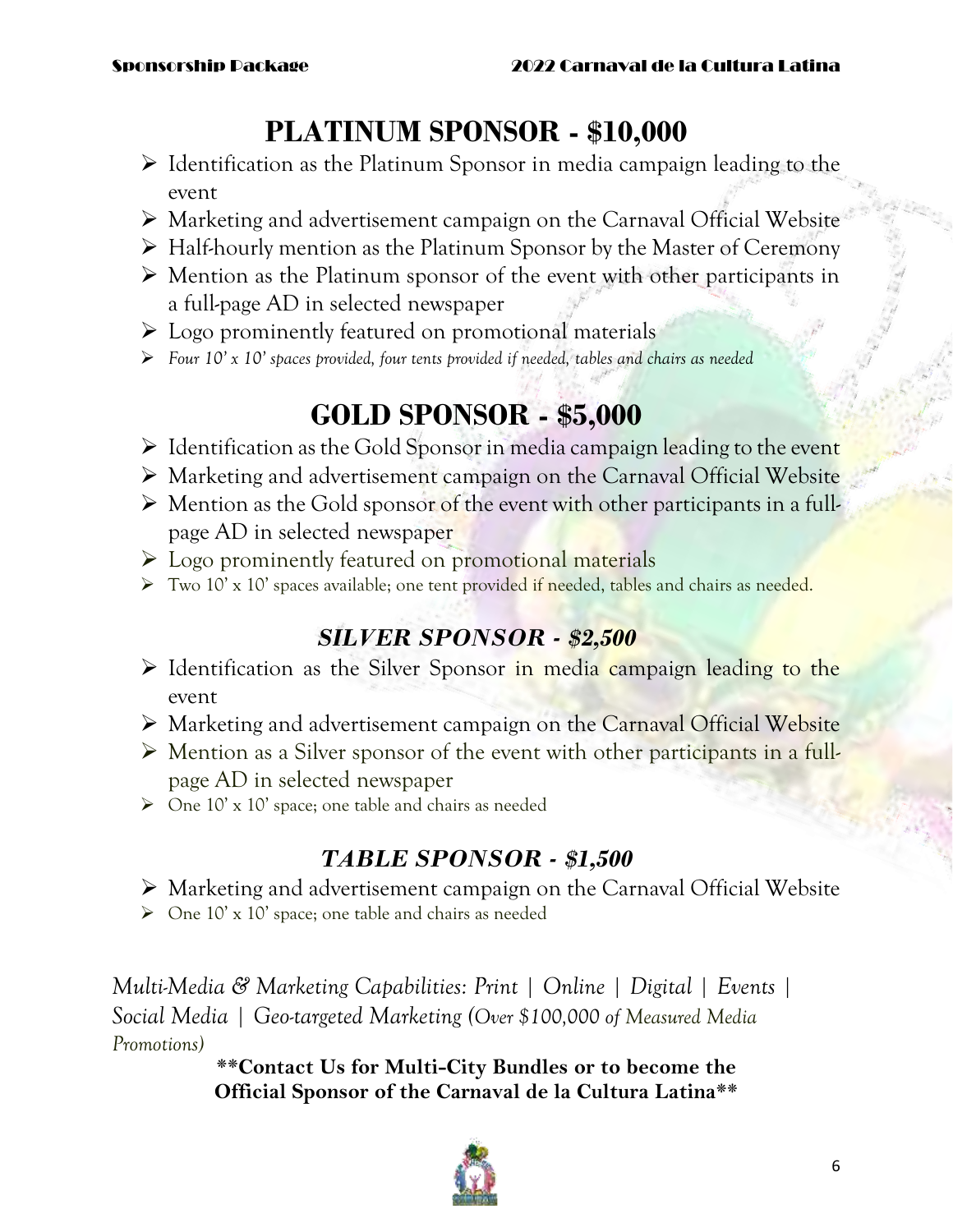### **SIGN UP TODAY**

| Company                                                                                                                                                                                                                        |                                                                      |          |  |
|--------------------------------------------------------------------------------------------------------------------------------------------------------------------------------------------------------------------------------|----------------------------------------------------------------------|----------|--|
| <b>Contact Name</b>                                                                                                                                                                                                            |                                                                      |          |  |
| Address                                                                                                                                                                                                                        |                                                                      |          |  |
| City                                                                                                                                                                                                                           | State                                                                | Zip Code |  |
| Phone                                                                                                                                                                                                                          |                                                                      |          |  |
| Email                                                                                                                                                                                                                          |                                                                      |          |  |
| Sponsorship Agreement form can be email to info@carnavalculturalatina.com or mail to the following address:                                                                                                                    |                                                                      |          |  |
|                                                                                                                                                                                                                                | Dominico American Society of Queens                                  |          |  |
|                                                                                                                                                                                                                                | Attn: Carnaval Cultura Latina 2022                                   |          |  |
|                                                                                                                                                                                                                                | 40-27 97 <sup>th</sup> Street 1 <sup>st</sup> floor Corona, NY 11368 |          |  |
|                                                                                                                                                                                                                                |                                                                      |          |  |
|                                                                                                                                                                                                                                | For more information contact Jose Tejada at 917 776 5951             |          |  |
|                                                                                                                                                                                                                                | or email us at info@carnavalculturalatina.com                        |          |  |
|                                                                                                                                                                                                                                | PLEASE INDICATE THE LEVEL OF SPONSORSHIP PARTICIPATION               |          |  |
|                                                                                                                                                                                                                                |                                                                      |          |  |
| Sponsorship Package: Maria Contract of The Maria Contract of The Maria Contract of The Maria Contract of The Maria Contract of The Maria Contract of The Maria Contract of The Maria Contract of The Maria Contract of The Mar |                                                                      |          |  |
|                                                                                                                                                                                                                                | Location: () Queens, NY () Bronx, NY () Yonkers, NY                  |          |  |
| Our organization will provide the following:                                                                                                                                                                                   |                                                                      |          |  |
| () Health-related brochures () Promotional materials () Insurance information                                                                                                                                                  |                                                                      | () Gifts |  |
|                                                                                                                                                                                                                                |                                                                      |          |  |
|                                                                                                                                                                                                                                |                                                                      |          |  |
| DO NOT FILL OUT - OFFICIAL USE ONLY                                                                                                                                                                                            |                                                                      |          |  |
| () Tent(s); Qty: $\qquad \qquad$ () Table(s); Qty: $\qquad \qquad$ () Chair(s); Qty: $\qquad \qquad$ () Generator(s); Qty:                                                                                                     |                                                                      |          |  |
|                                                                                                                                                                                                                                |                                                                      |          |  |
| In addition, please follow up by mailing the original copy of this contract with full payment<br>payable to: Dominico-American Society of Queens, Inc.                                                                         |                                                                      |          |  |
|                                                                                                                                                                                                                                | 40-27 97 <sup>th</sup> Street 1 <sup>st</sup> Floor corona, NY 11368 |          |  |
|                                                                                                                                                                                                                                |                                                                      |          |  |
|                                                                                                                                                                                                                                | Make sure to include Carnaval De La Cultura Latina 2022 under Memo.  |          |  |
|                                                                                                                                                                                                                                |                                                                      |          |  |
| Signature:                                                                                                                                                                                                                     | Date: $\overline{\phantom{a}}$                                       |          |  |